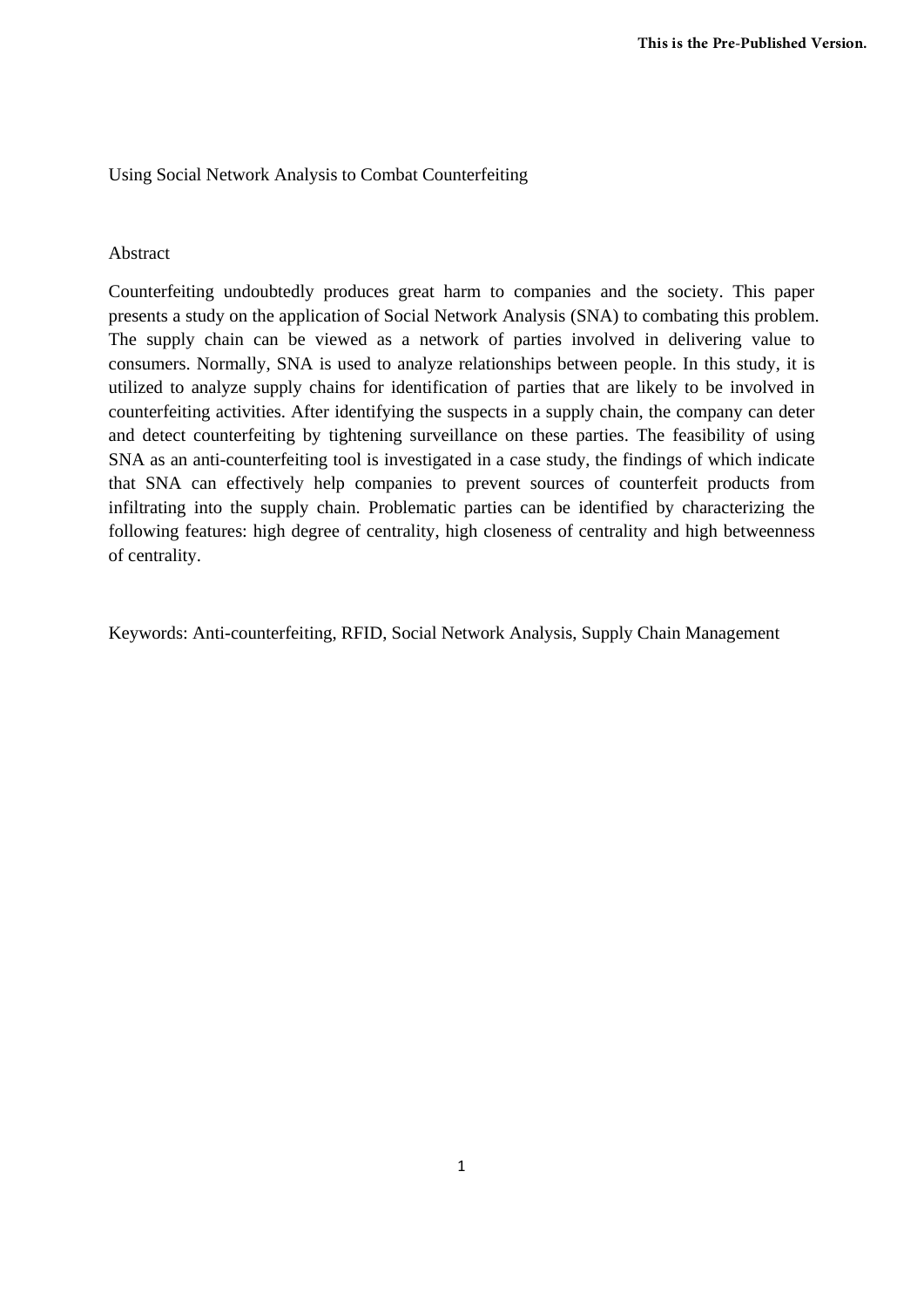### 1. Introduction

In recent years, counterfeiting has become a serious economic problem around the world. Counterfeiting is the act of imitating or copying other products. The imitated or copied products are arguably the same as the original ones, but they are sold at a fraction the price of the original ones (Hung, 2003). Because of technological advances, problems of counterfeiting worsened as counterfeiters gain the advantage with the wide adoption of the Internet and customers now purchase products in a product-unseen fashion as well as a seller-unseen fashion (Henderson, 2001; Bastia, 2002). Counterfeit products affect the brand value and equity of brand owners. According to the MIT Center for International Studies, counterfeiting is estimated to be 15% to 20% of all products produced in China and such products account for around 8% of China's annual GDP (Morrison, 2012). Recent statistics indicated that counterfeit products caused global losses of about US\$654.38 billion (Havocscope, 2012), a huge damage to the development of global economy.

A range of technologies has been introduced to combat counterfeiting problems (Hopkins et al., 2003). Radio Frequency Identification (RFID) based anti-counterfeiting solutions have been widely reported in literature (Ting et al., 2011; Kwok et al., 2010; Lehtonen et al., 2008; Wong et al., 2006). Generally, RFID technology combats counterfeiting in two ways: (i) item identification and (ii) traceability of an item's trail of transactions in its supply chain. However, these solutions are reactive because they can only detect fakes after the latter have infiltrated into the supply chain. In today's business environment, since companies have to deal with counterfeiting threats that have become more complex and debilitating, there is a need to shift from reactive to proactive countermeasures (Spink, 2011).

Social Network Analysis (SNA), a computational network theory in visualizing social relationships, is freshly introduced in supply chain management (Knoke and Yang, 2008). In general, supply chain data is inputted into a simulation software package and network analysis results are derived to visualize knowledge networks within the supply chain, to monitor knowledge flows and to identify the nodes of a network that accumulate knowledge (Borgatti and Li., 2009). Inspired by these approaches, SNA can arguably be applied as a proactive anticounterfeiting strategy. By using it to analyze the transaction records of counterfeit products, SNA can assist in identifying relationships between supply chain parties so as to detect likely problematic parties.

In this study, SNA is adopted to analyze the relationship and performance of a supply chain utilizing the graphical network theory. Network analysis characterizes relationships between different nodes of a network by generating centrality coefficients of nodes and by using network diagrams to visualize the connectedness of nodes (Cockcroft, 2010). The technique is performed to identify likely problematic entities in a network, along with estimates of each party's possibility of being a counterfeit source. This study is the first of its kind in adopting SNA to combat counterfeiting. A case study is presented to illustrate the feasibility of applying SNA to visualize and analyze the logistics flow of the supply chain of counterfeit products, as well as its effectiveness for identifying suspicious parties.

2. Current Anti-counterfeiting Technologies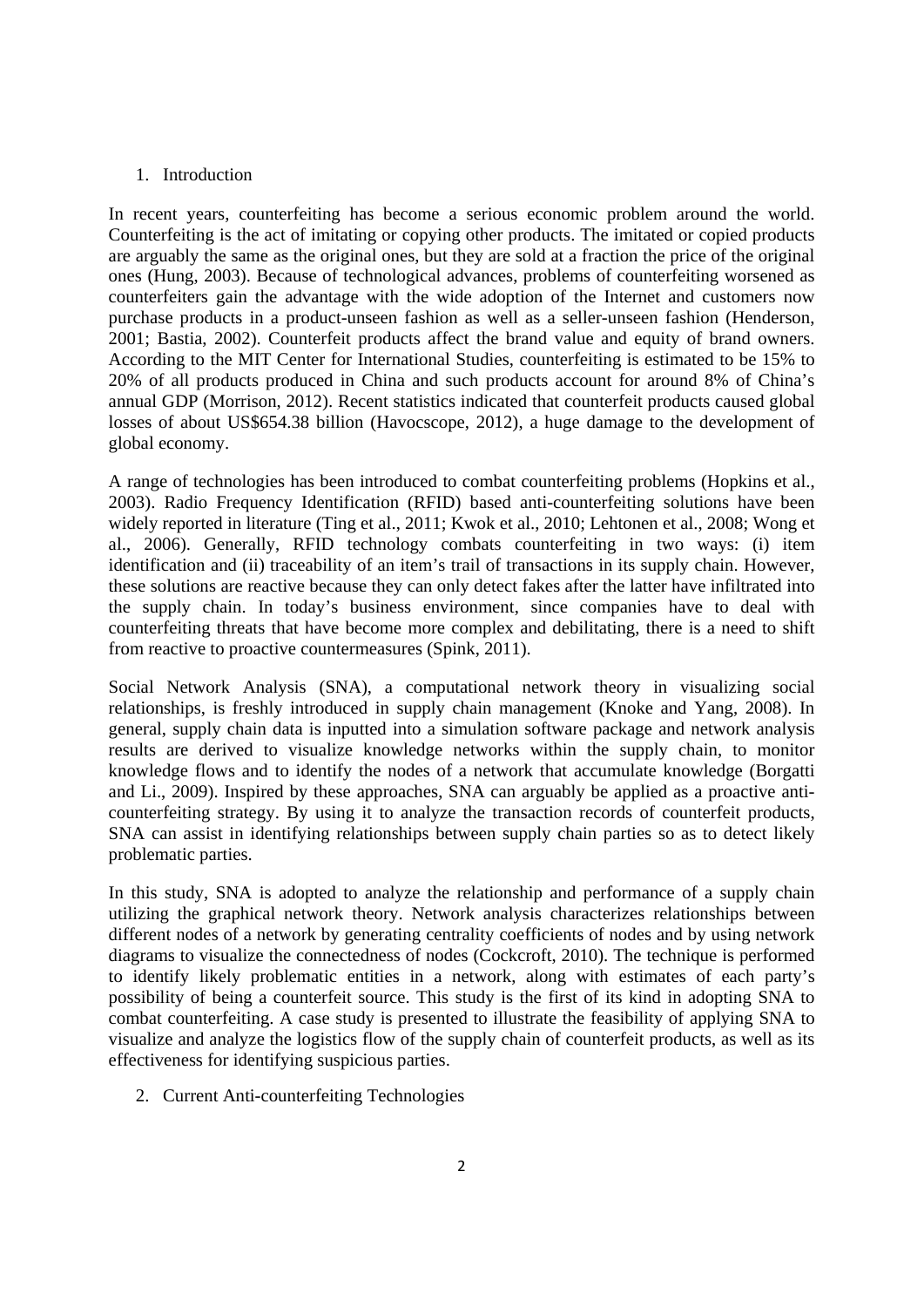## 2.1 Counterfeit Products

Counterfeiting refers to fraudulent imitation or facsimile of something valuable. It is an offense when the producer of these imitated items has intent to defraud, passing them as genuine and to take advantage from them (Burton, 2007). Producers of counterfeit products always benefit from the fraudulent act because their products can be sold at high price while their costs are relatively low. The first cases of brand counterfeiting appeared about five decades ago. The phenomenon was a minor problem at that time because only a few manufacturers of high-value products (such as textile, jewelry and accessories) were affected in such cases (Elif, 2010). Since then, counterfeit products have proliferated and rampaged through both less and well developed countries (Matos et al., 2007).

## 2.2 Challenges of Preventing and Detecting Counterfeit Products

The root cause of counterfeits is the chance to earn profit and the trade-off of risk and reward that favors illegal activity (DuPont, 2010). Lax or nonexistent legislation and weak penalty enforcement of most governments are the main impediments to anti-counterfeiting. As a result, activities of counterfeit manufacturing and distribution have increased rapidly. Recently, increased counter-measures have been made in countries with serious counterfeiting problems. However, it is still challenging to detect and prevent counterfeiting; the key issues of addressing these problems are summarized in Table 1. It can be argued that tightened law enforcement and the use of anti-counterfeit technologies are the main solutions to combat counterfeiting activities.

### Table 1

|    | Key Issue                                    | Description                                                |
|----|----------------------------------------------|------------------------------------------------------------|
|    | Legislation on counterfeit products          | Counterfeiting is serious in many developing countries     |
|    | usually<br>imprecise<br>and<br><sup>is</sup> | such as Azerbaijan, Georgia, Bosnia-Herzegovina, etc,      |
|    | leading<br>fragmented,<br>to                 | in which most of them do not understand the                |
|    | proliferation of criminal offences           | importance of fighting against counterfeiting, letting     |
|    | (Gabara and Krause, 2003)                    | alone to have legislation that address the issue. In some  |
|    |                                              | cases, the manufacture of counterfeits is declared as      |
|    |                                              | criminal offence without the law being enforced, while     |
|    |                                              | it is even treated as a legitimate business in some of the |
|    |                                              | developing counties.                                       |
| 2. | countries<br>Few<br>regard                   | The judiciary of many countries does not recognize         |
|    | counterfeiting<br>serious<br>a<br>as         | counterfeiting as an "economic crime", leading to the      |
|    | criminal offence because they do             | lax enforcement to deter and prevent the corresponding     |
|    | not recognize the full extent of the         | business in the countries. With the adverse economic       |
|    | adverse economic and social                  | impacts like lowering the confidence of investment         |
|    | impacts of the act (The Canadian             | made by brand owners and hampering the countries'          |
|    | Chamber of Commerce and the                  | export to other countries, the judiciary of these          |
|    | Retail Council of Canada, 2007)              | countries should proclaim counterfeiting as a criminal     |

Key issues concerning the detection and prevention of counterfeiting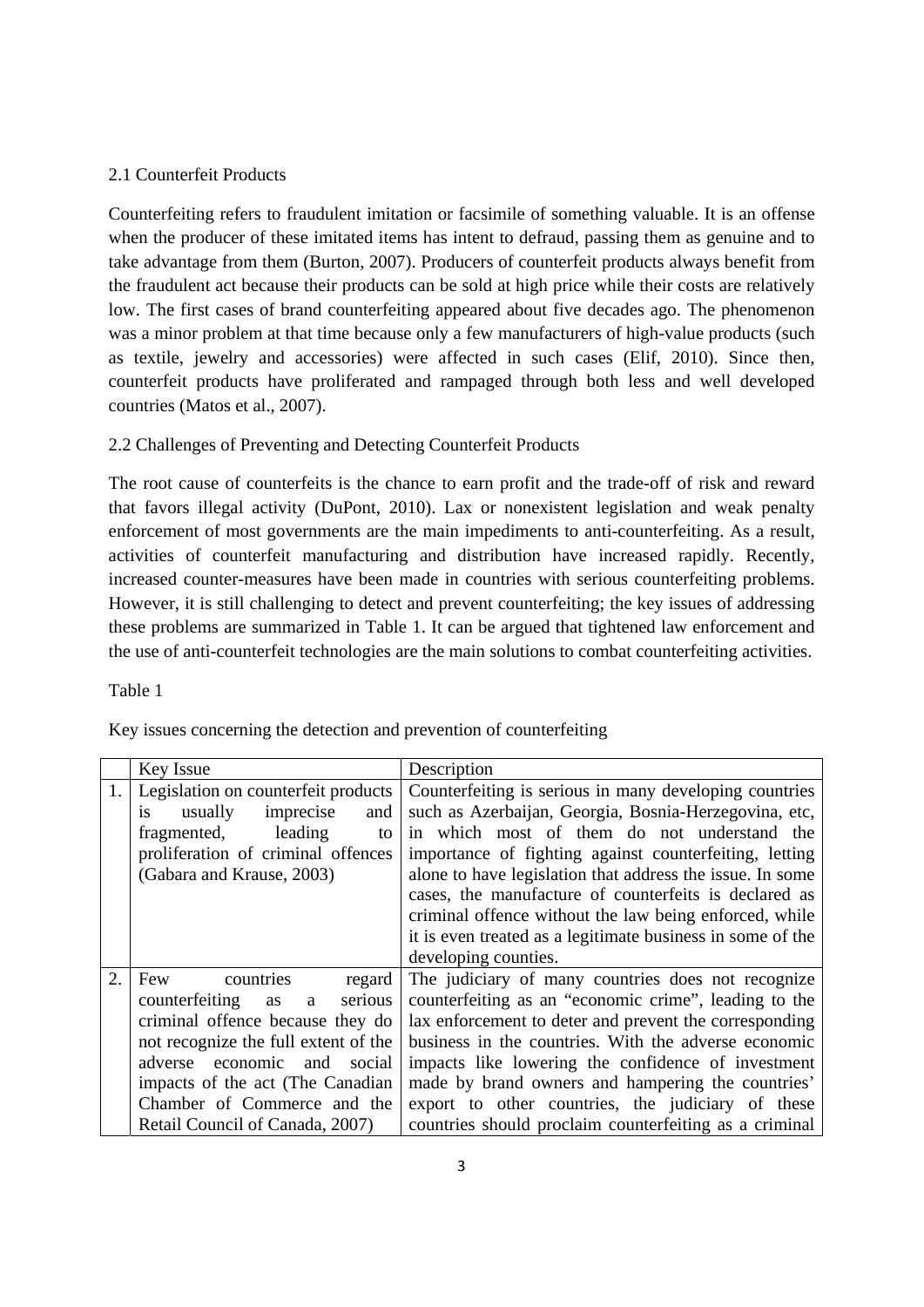|    |                                      | act and set legislation against the issue.                  |
|----|--------------------------------------|-------------------------------------------------------------|
| 3. | The customs authority does not       | It is difficult for the law enforcement authority to detect |
|    | have sufficient resources to detect  | and intercept whether the items are counterfeit or not as   |
|    | and prevent counterfeit products     | they are scattered after import. Thus, more resources       |
|    | (Gabara and Krause, 2003)            | are required to deal with the problem.                      |
| 4. | Imposing high levels of import       | Prices of counterfeit products are often slightly lower     |
|    | tariffs and excise taxes on luxury   | than that of the real products. Without having to pay for   |
|    | tobacco<br>goods,<br>alcohol<br>and  | taxes such as import tariffs and excise taxes, in           |
|    | increases<br>the<br>incentive<br>for | comparison to the production of authentic goods, the        |
|    | producing counterfeit goods (Pike,   | marginal profit of the counterfeit manufacturing is         |
|    | 2000)                                | therefore significantly higher, creating great incentive    |
|    |                                      | for people to engage in counterfeit business.               |
| 5. | The resources government deploys     | Without having enough police force resources spent on       |
|    | on anti-counterfeiting are often     | combating fraud, together with the grey areas in anti-      |
|    | limited as a country typically       | counterfeiting laws and regulations, loopholes exists       |
|    | emphasizes on other types of high-   | that encourages the thriving of counterfeiting business.    |
|    | margin illicit issues (Henderson,    |                                                             |
|    | 2001)                                |                                                             |
| 6. | criminal<br>Businesses succeed in    | With<br>sophisticated<br>industry<br>technologies<br>(e.g.  |
|    | activities (Gabara and Krause,       | photocopying<br>printing<br>technologies)<br>and<br>and     |
|    | 2003)                                | manufacturing equipment, counterfeiters can easily          |
|    |                                      | imitate not only physical products in the market, but       |
|    |                                      | also the corresponding packaging and labels in mass         |
|    |                                      | inexpensively. In some cases, counterfeiters may even       |
|    |                                      | use genuine labels and packaging materials from             |
|    |                                      | authorized but unscrupulous suppliers in order to make      |
|    |                                      | the counterfeits look like the real products.               |
|    |                                      |                                                             |

## 2.3 Existing Approaches to Prevent and Detect Counterfeit Products

Most available strategies and technologies are introduced to manufacturers and brand owners to authenticate products in order to detect counterfeits. Some of them are very simple, while others are very sophisticated and highly secure. The level of sophistication mainly depends on the cost and applications, whereas the areas of implementation range from product packaging to individual products (Power, 2009). For example, high-value collectible items, such as artworks and antiques, require more sophisticated techniques to detect fakes because of the high potential loss caused by counterfeit items.

To address counterfeiting problems, several technologies with different security measures have been developed. The primary purpose of these technologies is to facilitate product authentication; whereas their secondary purpose is to act as deterrent to counterfeiters who consider the difficulty and costs involved. Product authentication is one of the common anti-counterfeiting technologies widely adopted in industry (Lehtonen et al., 2008). It achieves the anticounterfeiting function in a physical manner. Additional tools are available to stakeholders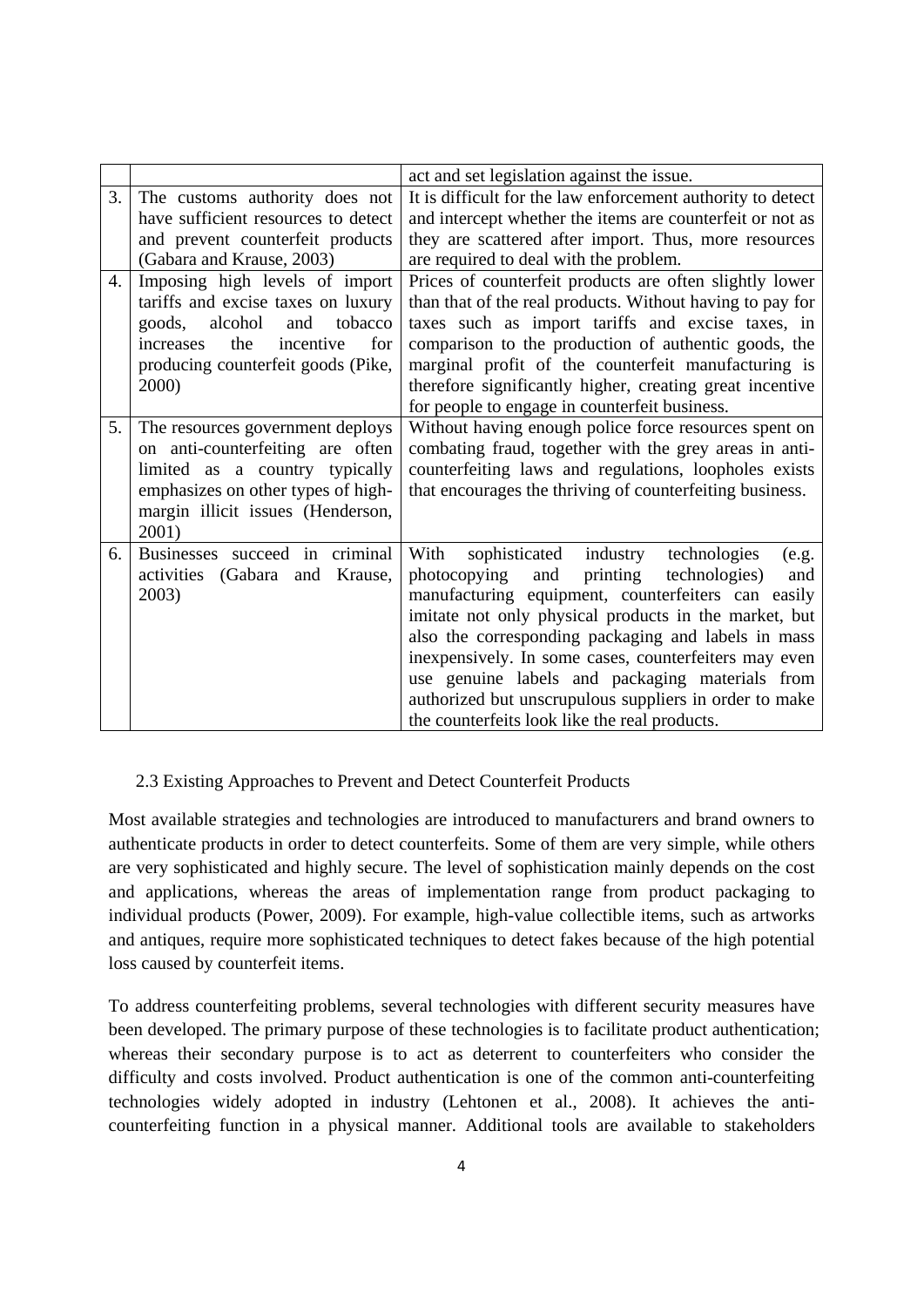ascertaining the genuineness of products. Generally, these technologies can be classified into five categories: overt (visible) technology, covert (hidden) technology, machine-readable technology, serialization / track and trace technology and forensic technology.

(a) Overt (visible) technology

Overt technology allows end users to confirm the identity of a package (Power, 2009). It can be visible and judged with naked eyes. Examples of this approach include holograms, optically variable devices, color shifting security inks and films.

(b) Covert (hidden) technology

Covert technology facilitates the brand owner to detect counterfeit items but the identifier cannot be visualized with naked eyes (Power, 2009). Special reading devices or equipment are usually required for identification and verification. Typically, the identifiers are invisible under visible spectrum, but they are visible under an excitation light. Examples of this technology include chemically altered dyes, invisible printing, digital watermarks, laser coding, ultraviolet (UV) ink, infrared (IR) ink, and synthetic molecular markers.

(c) Machine-readable technology

Machine-readable technology can be either overt or covert, but authentication must be processed by equipment. Speedy and error proof results can be expected without human intervention. Examples of this technology include RFID tag, watermark magnetic, and hologram with magnetic signature.

# (d) Serialization / Track and trace technology

Serialization / track and trace technology refers to identification systems such as RFID technology and bar code systems. Normally, they provide the identification of products, assets, documents or people and thus tracking and tracing. Because of their identification functions, they are widely adopted to facilitate the operation of information system in different areas such as inventory management of manufacturing, receiving management of warehousing, distribution management of transportation and so forth (Ilie-Zudor et al., 2010). Normally, they store product information like product name, lot number, manufacture day and so on, all of which are recorded via the supply chain until they are consumed.

(e) Forensic techniques

Forensic techniques refer to high-technology solutions which need laboratory testing or other dedicated tools to test the item's authenticity. They are classified as covert technologies, examples of which are chemical taggants, DNA taggants, and isotope ratios.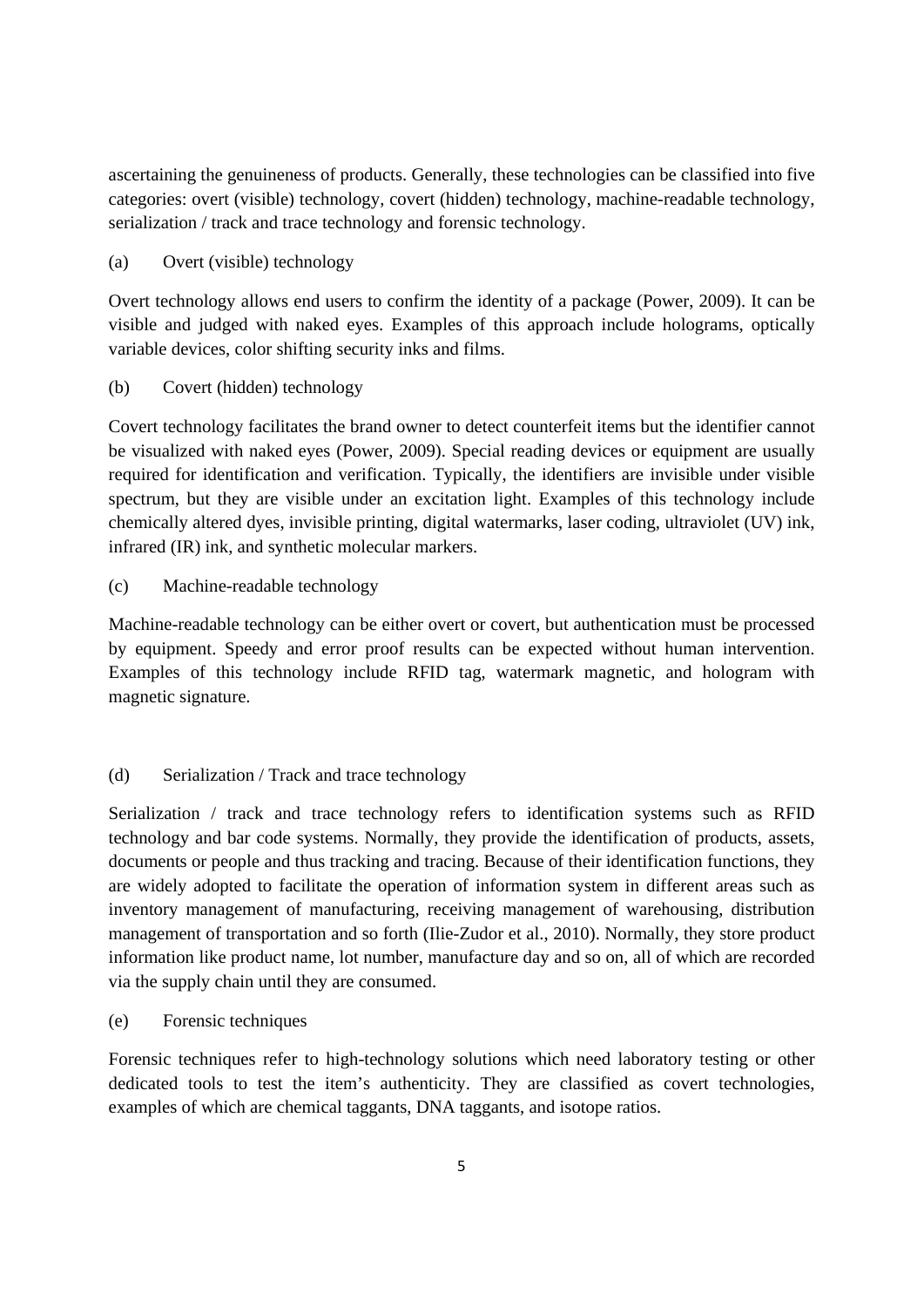## 2.4 Limitations of Existing Approaches

At present, the usual approach to combat counterfeiting is to use the techniques introduced in Section 2.3 to authenticate the end product. However, these solutions are not preventive measures against counterfeiting. Moreover, with advancement of technology, many of these anticounterfeiting methods can be easily imitated eventually, reducing their potency in combating the counterfeit problem. Table 2 summarizes the strengths and limitations of the existing anticounterfeiting approaches.

| Approach                                              | Strengths                                                                                                                                                                                                                       | Limitations                                                                                                                                                                                                                                                                                |  |
|-------------------------------------------------------|---------------------------------------------------------------------------------------------------------------------------------------------------------------------------------------------------------------------------------|--------------------------------------------------------------------------------------------------------------------------------------------------------------------------------------------------------------------------------------------------------------------------------------------|--|
| Overt technology                                      | Difficult and<br>$\bullet$<br>expensive to copy<br>Simple to implement<br>$\bullet$<br>Smart product<br>$\bullet$<br>packaging                                                                                                  | Requires knowledge in detecting the<br>$\bullet$<br>visual features and distinguishing the<br>authenticity of the item in an effective<br>manner                                                                                                                                           |  |
| Covert technology                                     | Requires specialist<br>$\bullet$<br>knowledge to detect<br>or mimick                                                                                                                                                            | Possible to reverse engineer the covert<br>$\bullet$<br>technology by examining specimens of<br>the product<br>Possible to produce identical or similar<br>$\bullet$<br>security mark by emitting light of the<br>same wavelength range and putting the<br>mark on the counterfeit product |  |
| Machine-readable<br>technology                        | Eliminates the<br>$\bullet$<br>problem of<br>inconsistent manual<br>verification<br>Supports high speed<br>$\bullet$<br>and large scale<br>detection                                                                            | Expensive<br>$\bullet$<br>Possible to reverse engineer the<br>$\bullet$<br>technology by examining a specimens of<br>the product                                                                                                                                                           |  |
| Serialization/<br>Track<br>and<br>trace<br>technology | Allows products to be<br>$\bullet$<br>tracked the<br>manufacturing points<br>to designated<br>distribution points<br>Enables supply chain<br>$\bullet$<br>visualization for<br>product<br>authentication (Kwok<br>et al., 2010) | Expensive to develop the track and trace<br>$\bullet$<br>platform /infrastructure<br>Requires full participation of supply<br>$\bullet$<br>chain parties                                                                                                                                   |  |
| Forensic<br>technology                                | Robust and effective<br>$\bullet$<br>for item identification<br>Relatively secure<br>$\bullet$<br>against imitation                                                                                                             | Not possible to broadly apply to markets<br>$\bullet$<br>and end-users because of the dedicated<br>knowledge and equipment required and<br>their high cost                                                                                                                                 |  |

Table 2 Strengths and limitations of existing anti-counterfeiting approaches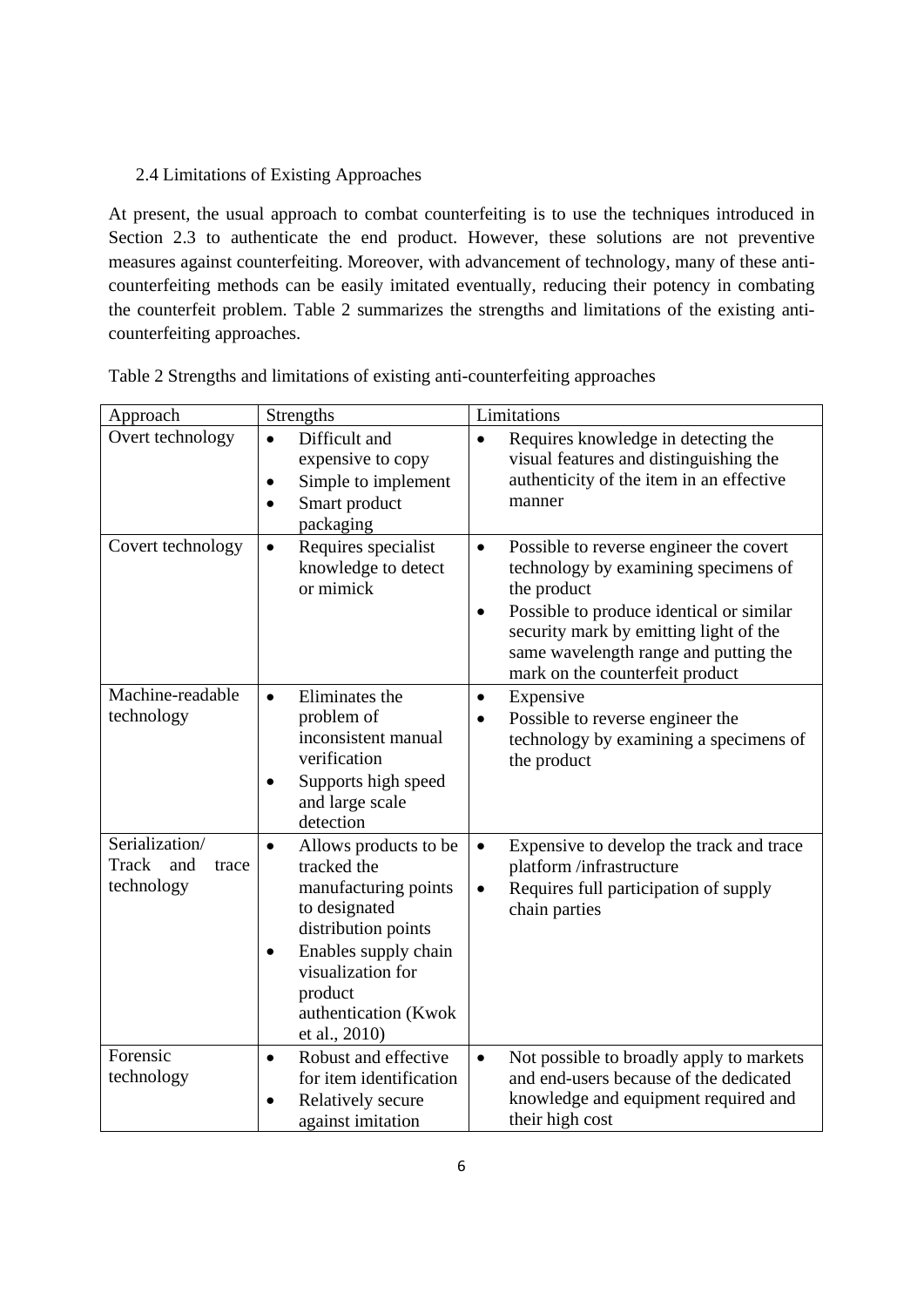| Costly when licensing fees and the |
|------------------------------------|
| equipment costs are taken into     |
| consideration                      |

Anti-counterfeiting technologies have been developed to be implemented in areas ranging from product packaging to the product itself. While some of these solutions involve using tags as identifiers of products, others use physical or chemical markers for identification. Product packaging authentication is not foolproof as the solution is easy to imitate. Security devices alone can only facilitate detection of counterfeit products, they do not prevent supply of these fake items.

Kwok et al. (2008) and Bastia (2002) suggest that tracking and tracing movements of products in a supply chain is a more effective approach to anti-counterfeiting. The traditional solutions cannot do this because using them to collect product flow is difficult and labor intensive. Moreover, some of these solutions are likely to be neutralized soon, as many of the formerly "advanced" technologies have quickly found widespread applications today.

Kwok et al. (2010) propose a more proactive solution that involves the use of a counterfeit network analyzer (CNA) based on RFID technology and EPC networks. It is an automatic information sharing network that can visualize distribution of fraudulent products by analyzing information captured in EPC networks. The CNA detects entities that are very likely to have involved in distributing suspicious items and the source of these items.

- 3. Methodology
- 3.1 Social Network Analysis (SNA)

In this study, Social network analysis (SNA) is used to analyze interactions between organizations in a supply chain so as to identify parties that are very likely to be involved in counterfeiting activities. The SNA methodology consists of three main stages: (i) describing the set of actors of the network; (ii) characterizing the matrix (or relationships) between actors; and (iii) analyzing the network structure of the data matrix.

The first step of SNA consists of describing the actors of the network. SNA studies connections among nodes in a network. In a network an actor is represented by a node and relationships between actors are represented by edges (Allesina et al., 2010; Raghavan and Viswanadham, 2010; Kerbache and Smith, 2004). Actors may refer to individuals, organizations, or even countries, whereas edges may represent transactions, communication, friendship, collaboration, or trade (Chen and Paulraj, 2004; Christopher, 1992). In identifying relationships between supply chain parties for counterfeit products distribution, the supply chain data (i.e. transaction records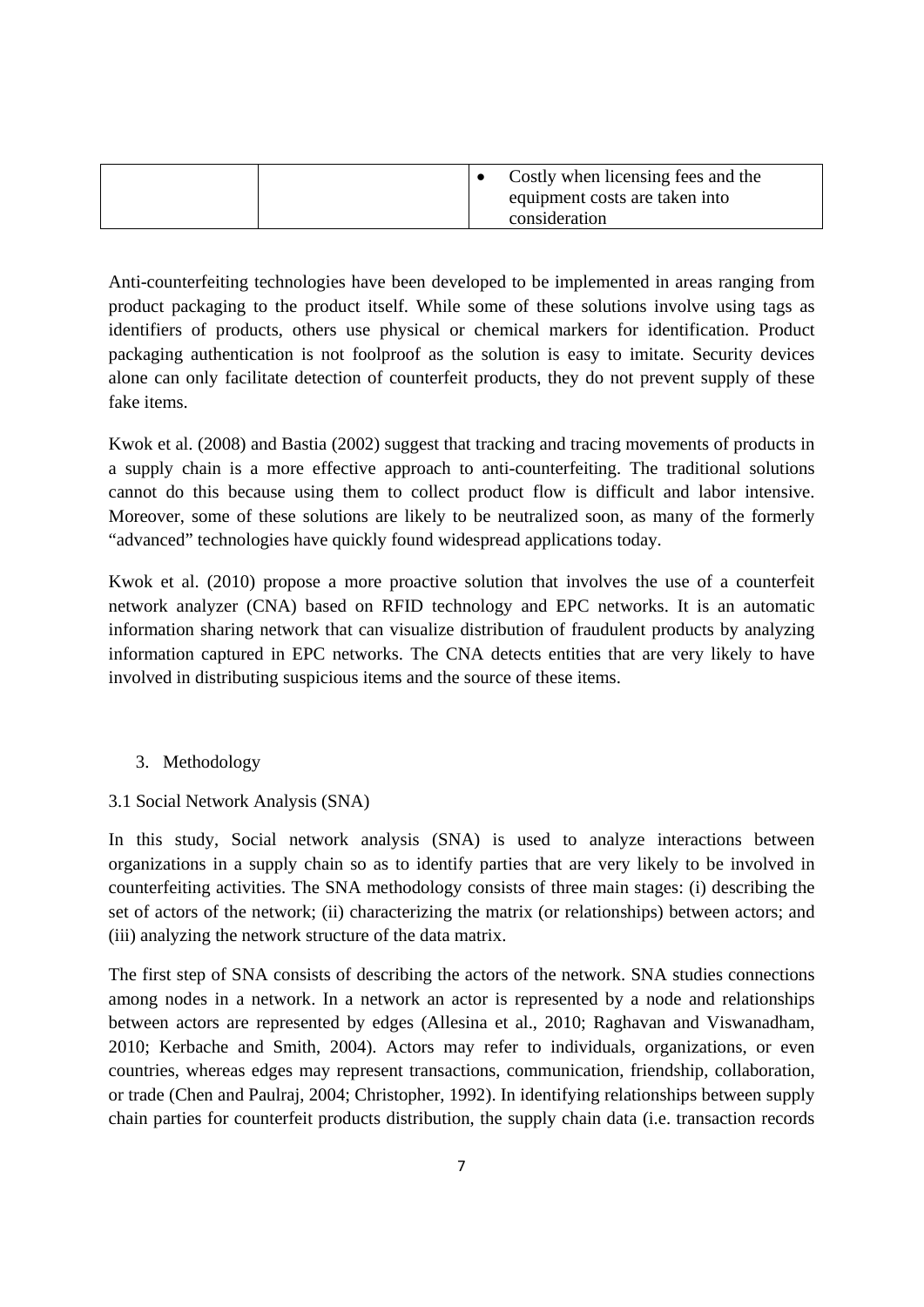of counterfeit products) can be viewed as actors in the network of an organization that delivers value from the first involved party to the end consumer in this study.

The second step of SNA consists of identifying the existence of flows of information between actors or, in other words, the demand (receiving information) and supply (providing information) of information between supply chain parties. This information can be collected through trackand-trace technology like RFID or barcode (Kwok et al., 2010). Data collected are recorded in the information flow matrix as elaborated by Brinkerhoff (2004) and Marsden (1990). With the matrix showing the supply of information between actors, the network structure can be evaluated and analyzed in the next step.

The final step of SNA is to analyze the network structure of data matrix via the measurement of degree of centrality, betweenness of centrality, and closeness of centrality. The network can help the user to understand how the counterfeit distribution is formed (i.e. which supply chain party has the highest possibility to be a counterfeiter). More discussion on construction of network structure is depicted below.

### 3.2 Constructing Network Coefficients

A network structure can be evaluated by attributes known as network coefficients. Two commonly used categorizes of network attributes are network-level coefficients and node-level coefficients (Benta, 2005).

## 3.2.1 Network-level Coefficients

Network-level coefficients are used to compare performance of networks with different structures and topologies, or to study changes in network performance over time (Kilduff and Tsai, 2003). The SNA implemented in this study does not involve measurement of network-level coefficients.

### 3.2.2 Node-level Coefficients

Node-level coefficients measure the relative importance, role and effects of different nodes within the network. In other words, they reflect the status (relationship) and connectivity of each node within the network. Three node-level coefficients, or centrality coefficients, are introduced below:

(a) Degree Centrality

The node that connects with the largest number of other nodes is called the central actor as it interacts with most other actors (Liu, 2011). The degree centrality of a node measures the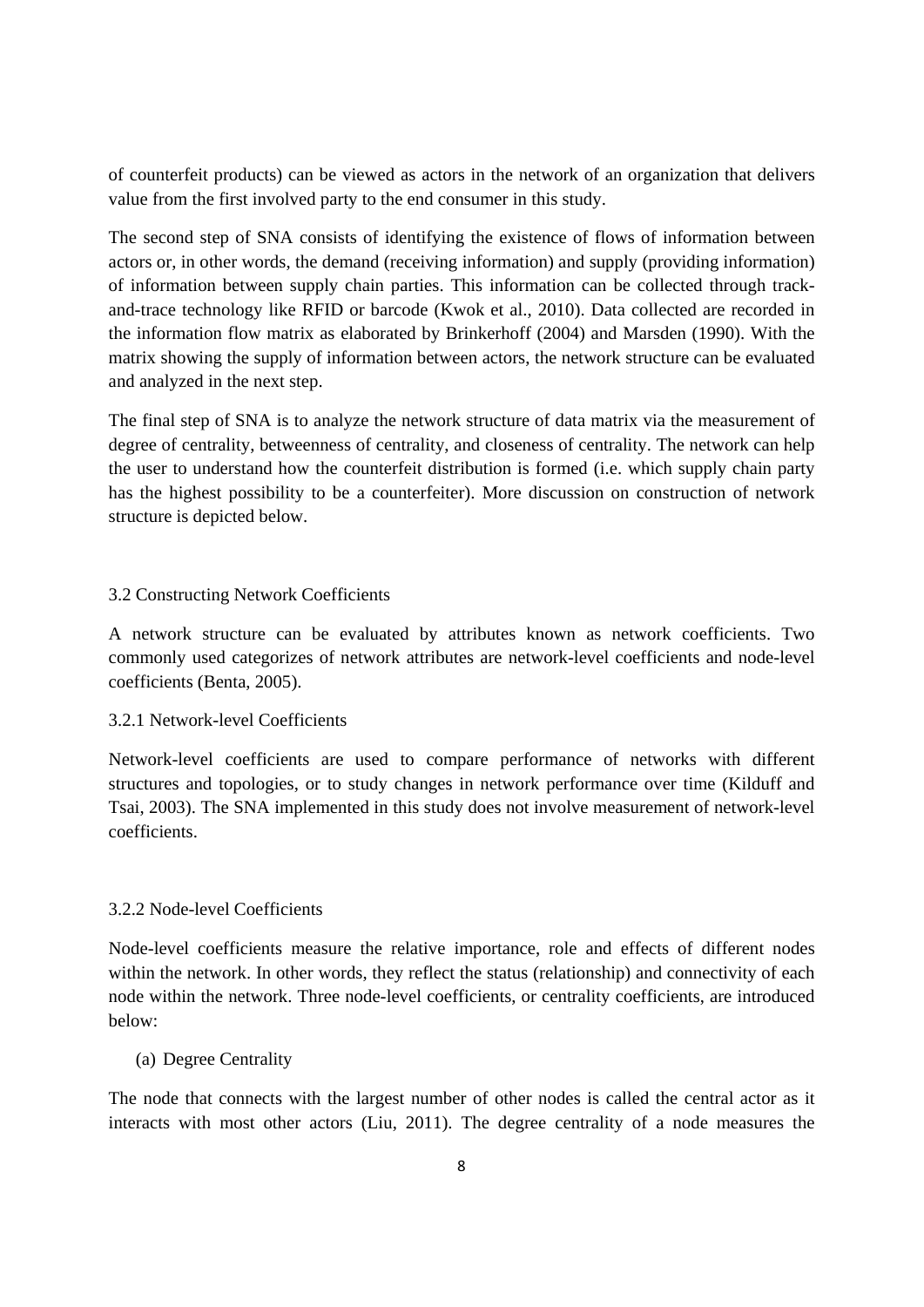number of interactions (edges) the node has with others. This coefficient can be broken down into in-degree centrality and out-degree centrality. In-degree centrality measures the number of ties directed to the node (see Figure 1a), whereas out-degree centrality measures the number of ties that the node directs to others (see Figure 1b). Degree centrality can be determined using Eq. (1), in which degree centrality –  $C_D(n_i)$  – of node  $n_i$ , equals the degrees of a node that refers to the number of edges –  $d(n_i)$  – it connects, normalized with the maximum degrees  $(g - 1)$  of all nodes in the network.



Figure 1(a) In-degree Centrality (b) out-degree Centrality

#### (b) Closeness Centrality

Closeness centrality is defined as the sum of distances to or from all other nodes. Distance refers to the shortest path link between two nodes (Freeman, 1979). If a node interacts easily with many other nodes, its total distance to all other nodes will be shorter. Eq. (2) shows the formula for determining closeness centrality of  $n_i$ , in which  $d(n_i, n_j)$  denotes the shortest distance between node *ni* and node *nj*.

$$
C_c(n_i) = \frac{(g-1)}{\sum_{j=1}^{g} d(n_i, n_j)}
$$
(2)

Similar to degree centrality, closeness centrality can be decomposed into in-closeness centrality and out- closeness centrality; in-closeness centrality measures the number of ties directed to the node, out-closeness centrality measures the number of ties that the node directs to others.

(c) Betweenness Centrality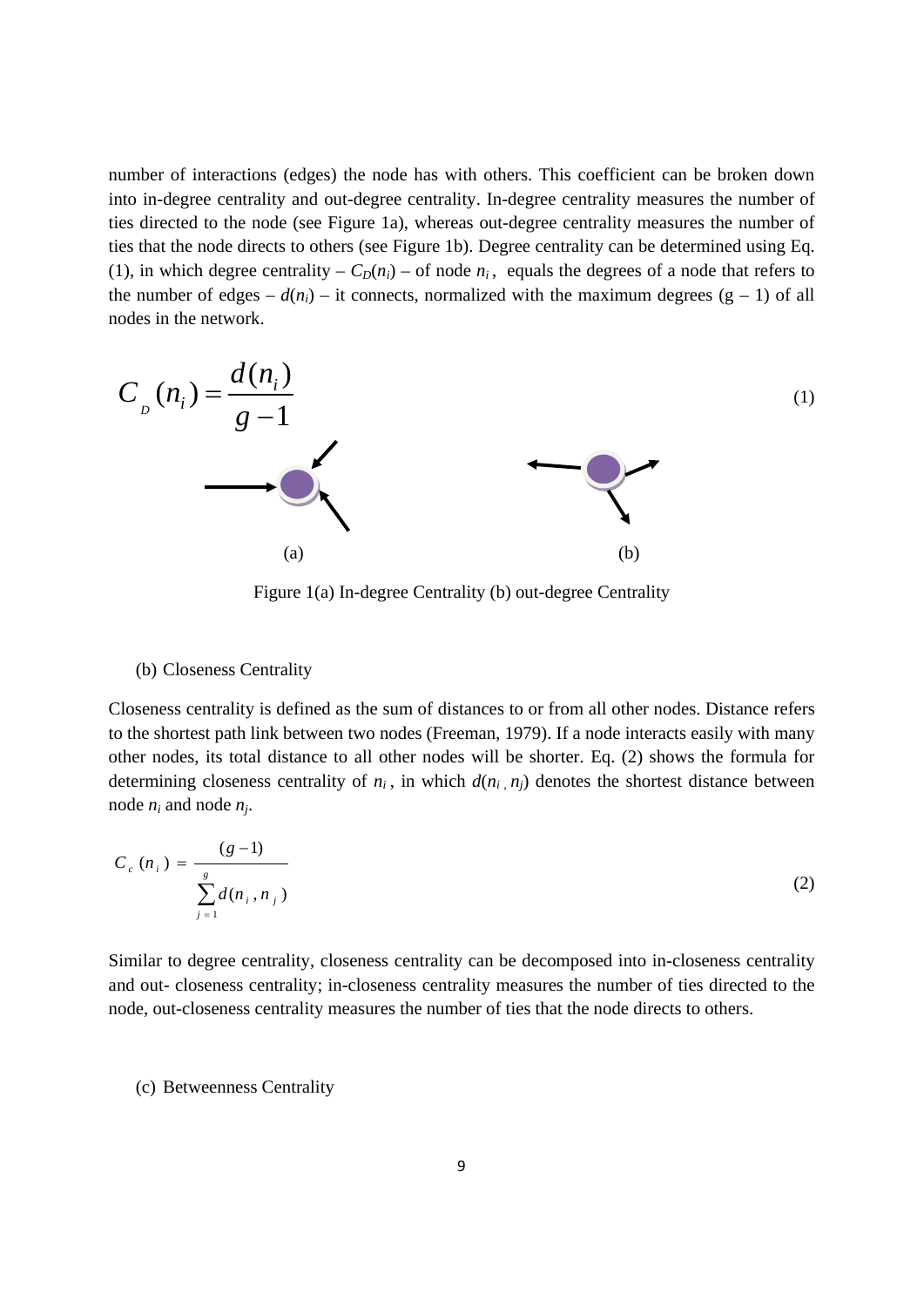Betweenness centrality is defined as the level of control. The level of control a node has on connections (flows) in the network is determined by the node's actual or potential intermediary value to all other nodes of the network. It involves the determination of the shortest paths among all pairs of nodes. A node with a relatively high score of betweenness centrality has a high probability that it is on a randomly chosen shortest path. This type of node is more powerful than others because more parties will depend on it to have interactions with others (Freeman, 1977). Betweenness centrality is determined by Eq. (3).

$$
C_B(n_i) = \sum_{n_j < n_k} \frac{P_{n_j n_k}(n_i)}{P_{n_j n_k}}\tag{3}
$$

where  $P_{n,n_k}(n_i)$  refers to the number of paths which pass through node  $n_i$  and  $P_{n,n_k}$  refers to the total number of shortest paths between node  $n_i$  and node  $n_k$ .

### 3.3 Applying Network Coefficients of Nodes in a Supply Chain for Anti-counterfeiting

Kuglin and Rosenbaum (2000) are the first who introduced the concept of supply chain network which is the network of firms that integrates each other and coordinate together in order to produce and deliver finished goods to the end user. The nodes (in the supply chain) refer to different supply chain parties which are connected by many links, representing physical activities in the supply chain network. Applications of SNA in supply chain analysis are reported in Bezuidenhout et al. (2012), Swaminathan et al. (2002) and Lazzarini et al. (2001).

It is argued that studying and analyzing the network structure that represents a supply chain can help to detect suspected counterfeiting parties in the network (Kwok et al., 2010). This can be accomplished by using centrality coefficients to analyze the network structure. As discussed in Section 3.2 above, degree centrality measures the level of activity, hence the importance and potential influence, of a node in the network. However, the attribute only considers the direct ties an actor has with others without considering the indirect ones. If one node direct connects to many other nodes, but those other nodes, in turn, do not connect to others, the node can only be viewed as a central node in a local neighborhood. Certain nodes may be essential to some of the transactions even though these nodes are weakly connected as reflected by their relatively low value of degree centrality. Closeness centrality and betweenness centrality reflect an individual's capacity to control interactions within a network.

### 4. Case Study on SNA in Combating Counterfeiting

#### 4.1 Case Study Background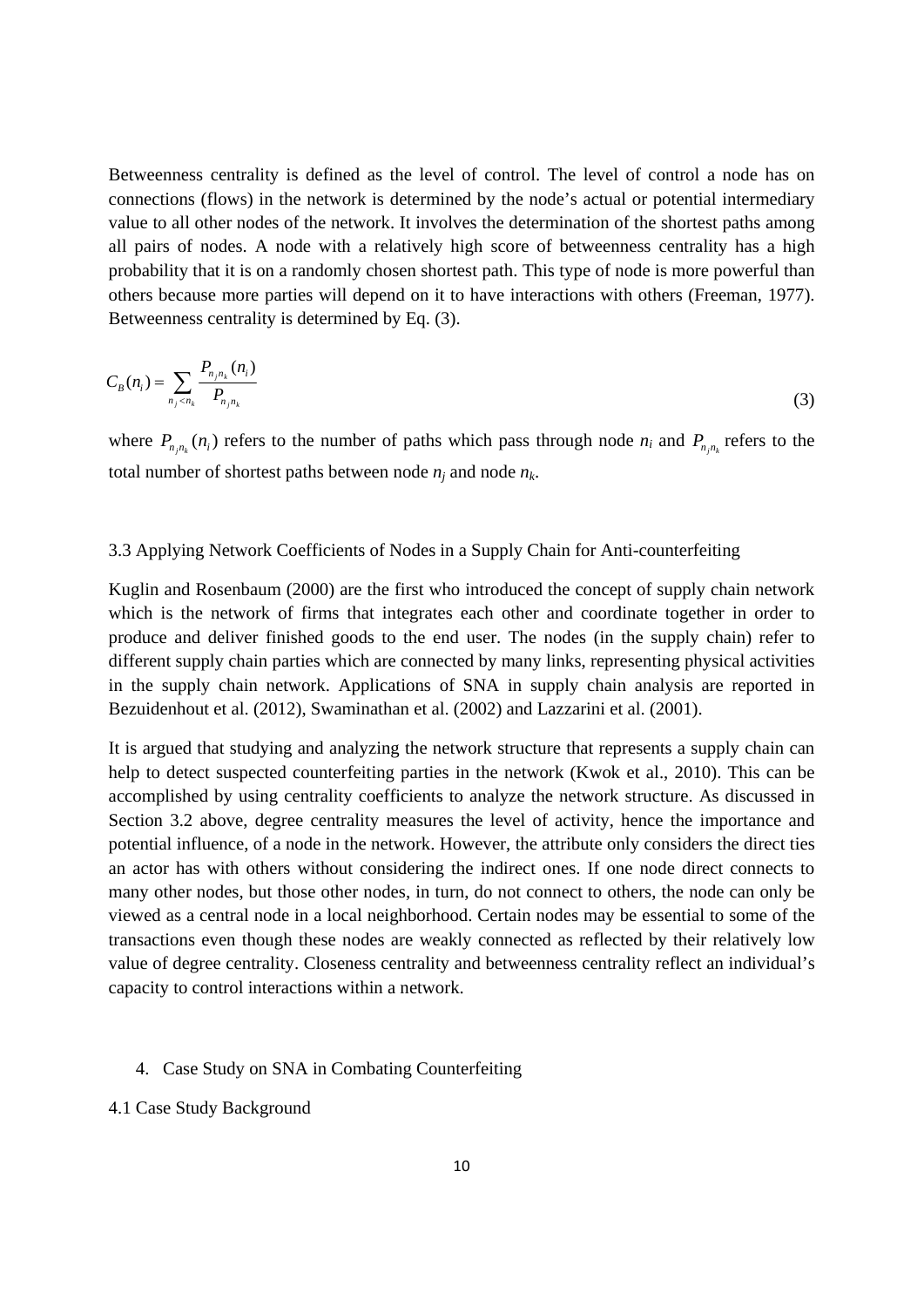To demonstrate the feasibility of using social network coefficients for nodes in a supply chain network as tools to combat counterfeits, stock in / out data of a paper product company (with an anonymous name, Midas) were collected and analyzed by SNA.

Data used in the case study were collected at the Dongguan Plant. The parties featured in the network include different functional areas including docking area, four production plants each with different functionalities and a warehouse. The physical flow of products in the case company follows one of 10 routes listed in Figure 2. The parties involved are Docking Area, Production Plants 1 to 4 (PP1 to PP4), and Warehouse. Data on problematic transactions are automatically collected by RFID at the case company (Figure 3).



Figure 2 10 Routes of Physical Flow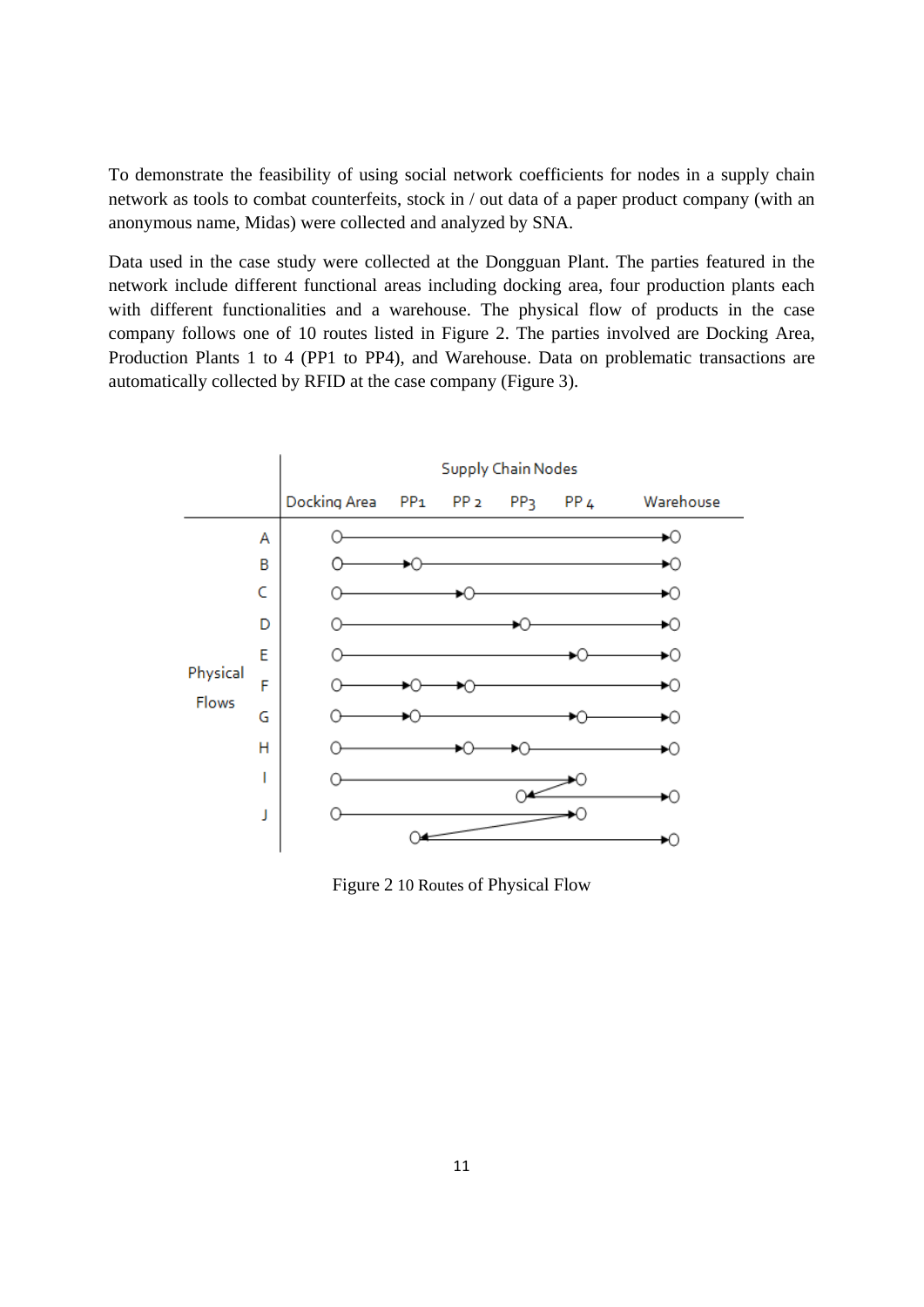

Figure 3 Procedure of Using SNA Centrality Measures to detect Counterfeits

## 4.2 Network Structure of the Case Study

In order to analyze the social network structure of Midas, NetMiner (NetMiner, 2006) is employed in this case study. NetMiner is a social network visualization and analysis tool which allows user to visually and interactively study the network data, and therefore helps user to find out the underlying patterns and structure of the network formed. Results of three social network coefficients including degree of centrality, closeness of centrality and betweenness of centrality are generated and discussed in the following sections.

4.2.1 Degree of Centrality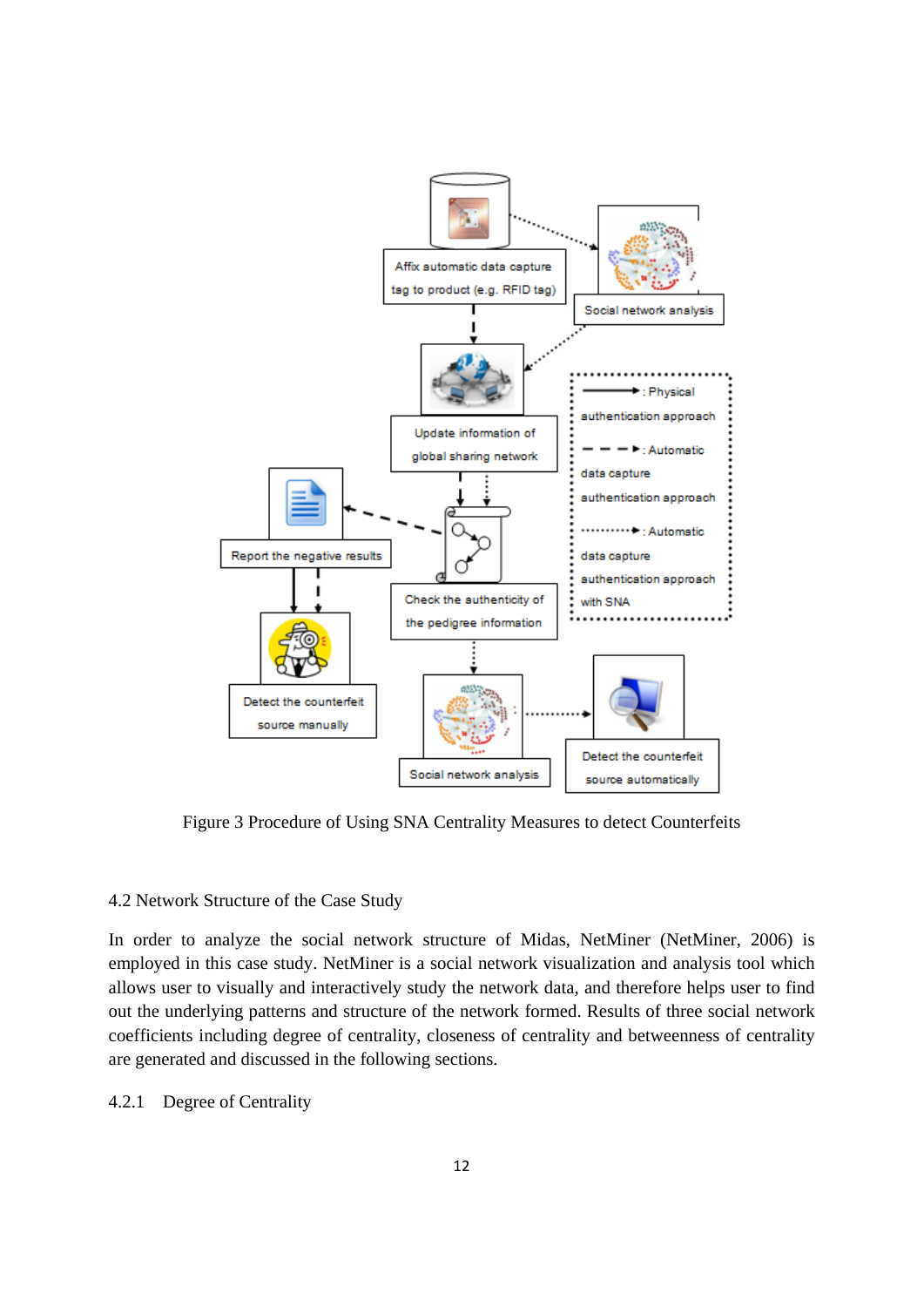Degree of centrality measures the level of activity of each node in a network, i.e. the bigger the node size, the more active the node is. As shown in Figure 4, warehouse is the most active node, which has the highest in-degree of centrality score (i.e. 1). Among all production plants, production plant 3 has the highest in-degree of centrality score (i.e. 0.60). Other production plants have the same value of in-degree of centrality score (i.e. 0.40) whereas docking area is the least active party, in which it has the smallest node and gets the highest out-degree of centrality score. In short, the mean of both in-degree of centrality and out-degree of centrality are 0.467; in which the in-degree of centrality of both production plant 3 and warehouse are higher than the mean, while the out-degree of centrality of docking area, production plant 1 and production plant 4 are higher than the average value.



Figure 4 Social network diagram and vector summary of degree of centrality

#### 4.2.2 Closeness of Centrality

Closeness centrality measures the ease level of one party to interact with other parties, i.e. the bigger the node size, the easiest of one party to interact with other parties. As shown in Figure 5, warehouse is the easiest party (i.e. the highest in-degree of centrality score), following by production plant 3 (with 0.64 in-degree of centrality score). Production plant 1, 2 and 4 have the same node size. The most difficult to interact with other parties is docking area which the node is the smallest (i.e. 0 out-closeness of centrality is warehouse). In short, the mean of in-closeness of centrality and out-closeness of centrality are 0.482 and 0.48, respectively. The out-closeness of centrality of both production plant 3 and warehouse are higher than the mean, while the outcloseness of centrality of docking area, production plant 1 and production plant 4 are higher than the average value.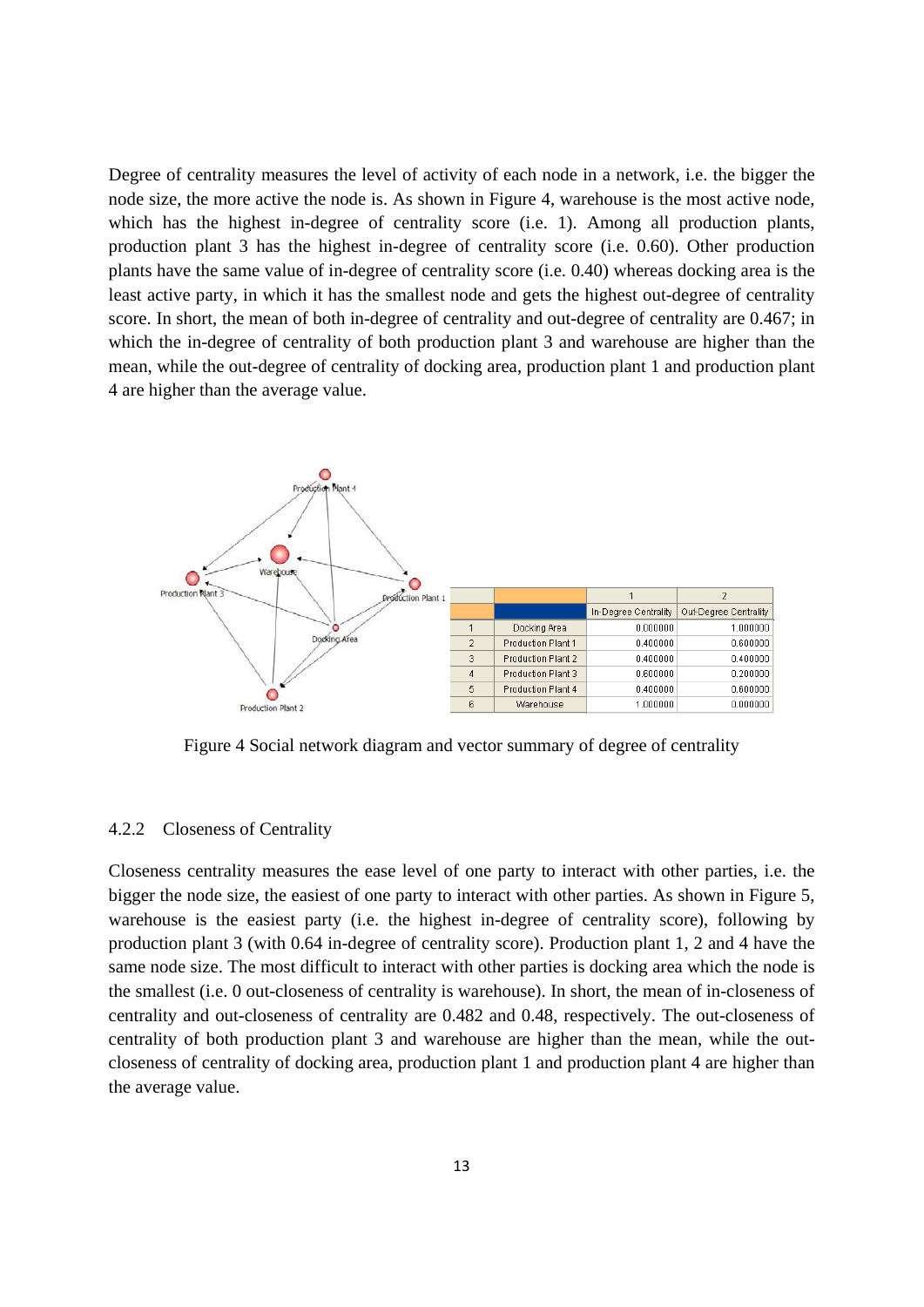

Figure 5 Social network diagram and vector summary of closeness of centrality

#### 4.2.3 Betweenness of Centrality

Betweenness of centrality indicates the level of control between parties over the network, i.e. the bigger the node size, the more powerful the node is. Different from the above results, production plant 1 is the most powerful node which has the largest ability to control the product flows over the network (Figure 6). Production plant 2 and 4 come to the second and is followed by docking area, production plant 3 and warehouse. Regarding the highest betweenness of centrality value of nodes is 0.050, only half of the nodes have power of control in this supply chain network. The betweenness of centrality of production plant 1 is the highest whereas the lowest betweenness of centrality is docking, production plant 3 and warehouse. In short, the mean of betweenness of centrality is 0.017. The betweenness of centrality of production plant 1, 2 and 4 are higher than the mean. Among these three parties, production plant 1 has the greatest power of control over the supply chain network.

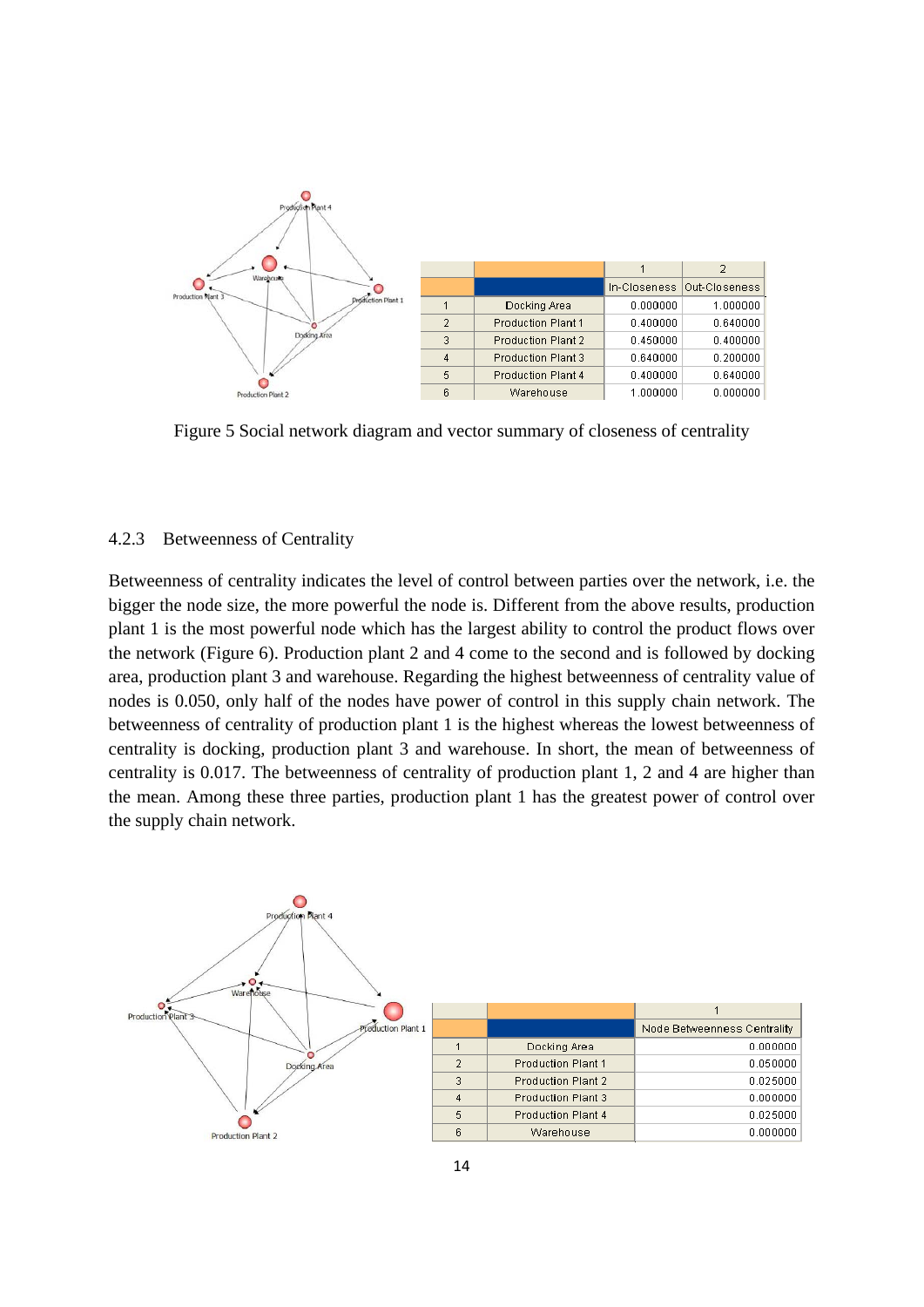Figure 6 Social network diagram and vector summary of betweenness of centrality

5. Discussions and Conclusion Remarks

## 5.1 Discussions

5.1.1 Degree of Centrality

# 5.1.1.1 In-degree of Centrality

Other parties seek to directly tie to production plant 3 and warehouse as both of them have a higher in-degree of centrality than the mean value. Furthermore, the preference to directly tie to warehouse is higher than the production plant 3 as the in-degree of centrality of warehouse is higher. As a result, warehouse is the most important and prominent party, following by production plant 3.

# 5.1.1.2 Out-degree of Centrality

Docking area, production plant 1 and 4 are able to interact with others and usually act as thirdparties in product exchange among nodes as their out-degree of centrality is higher than the mean value. Thus, it is claimed that they are influential parties. Having the out-degree of centrality of docking area is the highest, the docking area is the most influential party, and is followed by production plant 1 and 4 (i.e. same value of out-degree of centrality).

## 5.1.1.3 Summary

Production docking, production plant 1 and 4 may be the potential parties to spread the counterfeiting as they have relative high influential power. Warehouse and production plant 3 may be the potential parties to receive the counterfeiting as they have relative high interaction on receiving problematic products.

## 5.1.2 Closeness of centrality

# 5.1.2.1 In-closeness of Centrality

Both warehouse and production plant 3 are the easiest parties to receive products from other nodes. They are the most powerful parties in the supply chain as values of their in-closeness of centrality are higher than the mean value. Among these two parties, warehouse has the larger chance of receiving products from other nodes than production plant 3 as the in-closeness of centrality of warehouse is higher.

## 5.1.2.2 Out-closeness of Centrality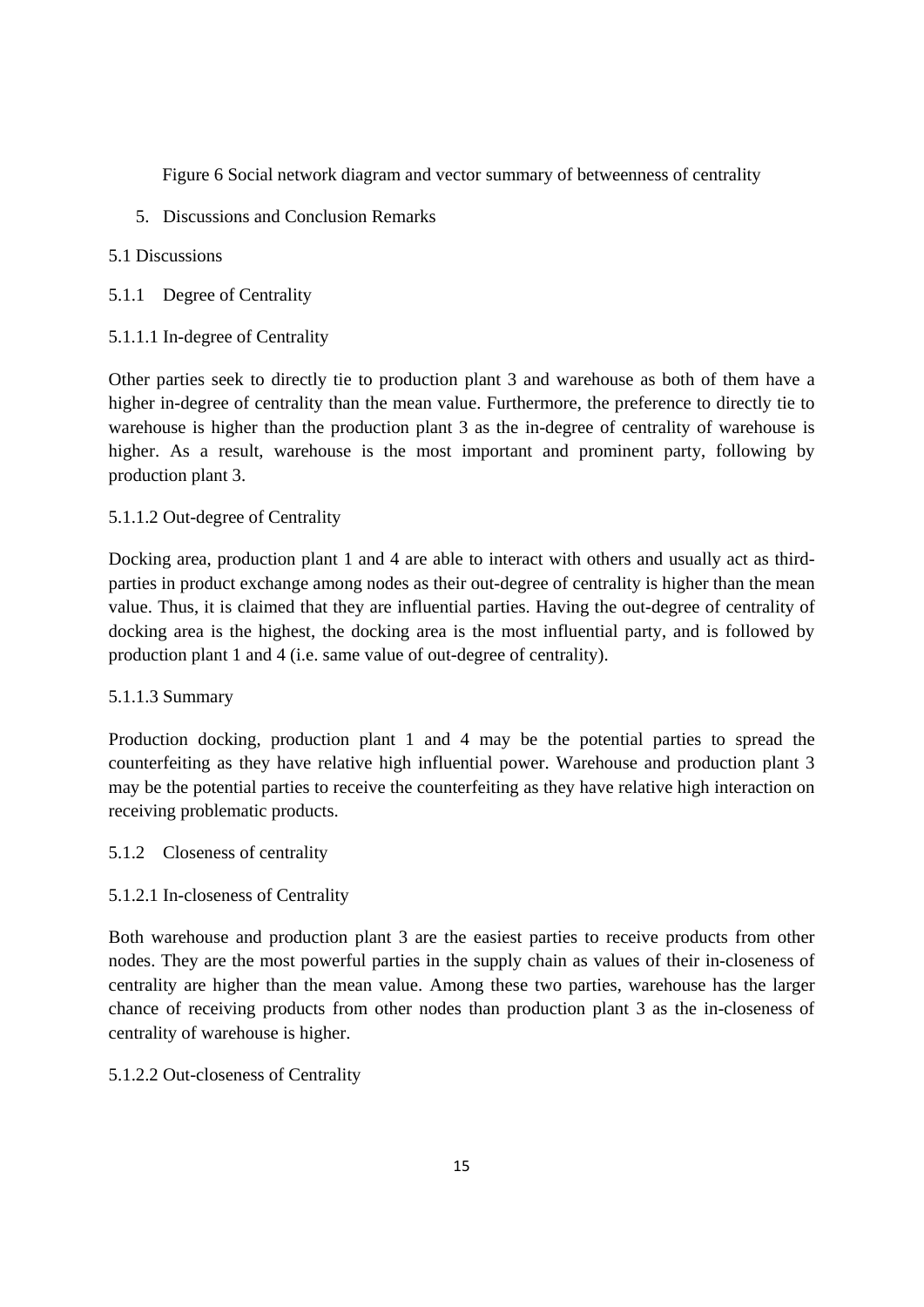Docking area, production plant 1 and 4 are easy to send products to other parties in a supply chain network as their out-closeness of centrality are higher than the mean value. Among these three parties, docking area has the largest opportunity to send products to other parties. Production plant 1 and 4 has the same opportunity to send goods to other parties which are the second highest.

## 5.1.2.3 Summary

Docking area, production plant 1 and 4 may be the potential parties to deliver counterfeits as they have relatively high chance to interact with other parties. Warehouse and production plant 3 may be the potential parties to receive counterfeits as they have relatively high interaction on receiving problematic products.

# 5.1.3 Betweenness of Centrality

Production plant 1, 2 and 4 are viewed as movers-and-shakers and the deal-makers that made things happen. They are important for the network formation and stratification. Production plant 1 is the most powerful supply chain parties in this situation.

# 5.1.4 Summary of the Results

The problematic parties can be obtained by finding the high degree of centrality, high closeness of centrality and high betweenness of centrality. As production plant 1 and 4 has relatively high score in these measures, they have the highest probabilities in supplying counterfeiting sources. The possibility of production plant 1 has counterfeiting sources is higher than that of production plant 4 as production plant 1 is more powerful in the control of product flows within the supply chain network (i.e. higher betweenness of centrality).

In addition, warehouse and production plant 3 has the highest probabilities in receiving counterfeiting sources as they have relatively high score in in-degree of centrality and incloseness of centrality. The possibility of warehouse in receiving counterfeiting sources is higher as it has higher in-degree of centrality and in-closeness of centrality. In summary, Figure 7 concludes the paths of conducting counterfeiting sources and spreading along the supply chain.

To better control the counterfeit distribution within Midas, it is recommended to pay more attention to production plant 1 and 4 (which have the higher chance of spreading problematic sources). Midas is also suggested to conduct investigation on the four routes of product flows as highlighted in Figure 7.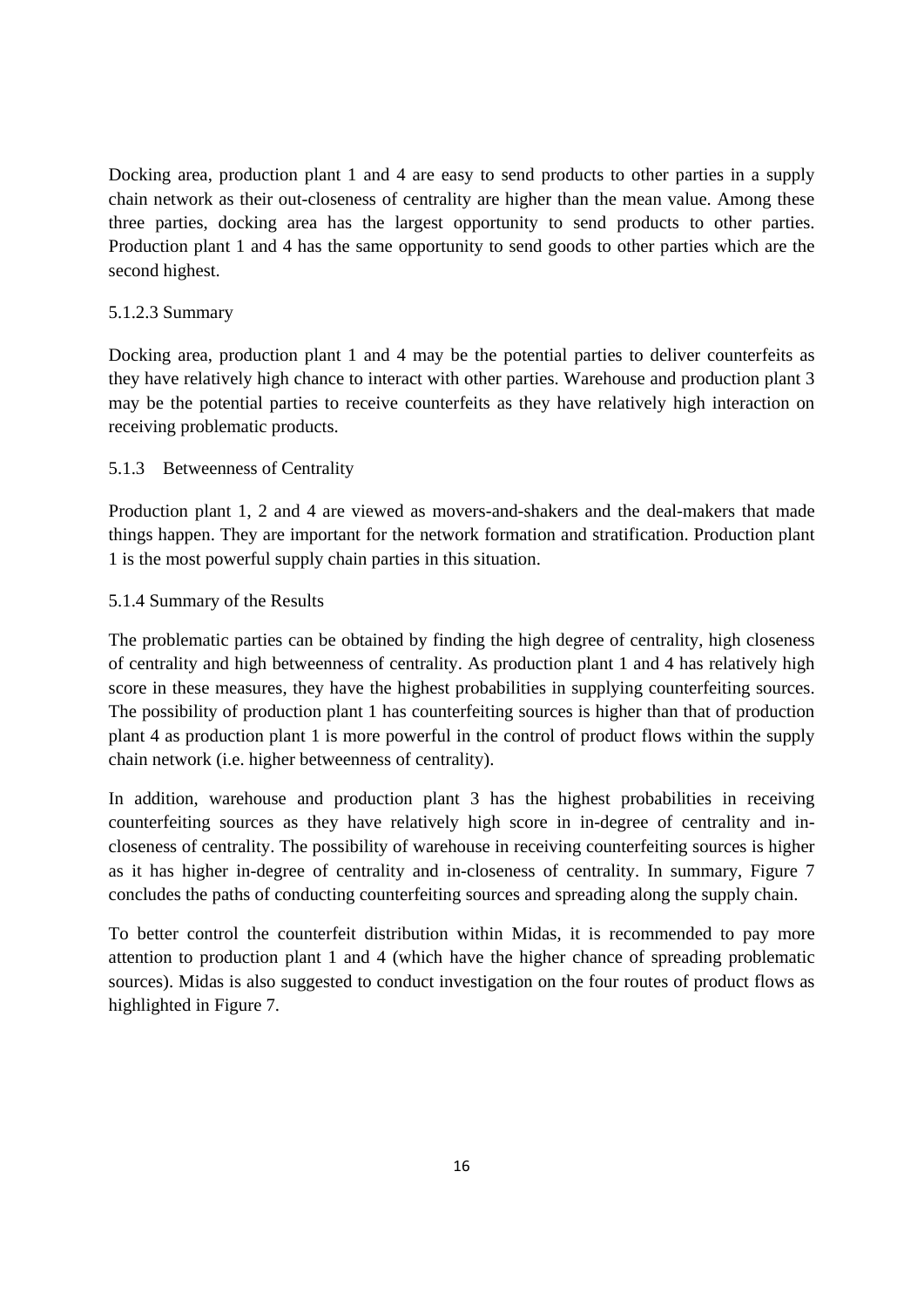

Figure 7 Likelihood of paths of counterfeiting

## 5.2 Conclusion

This study applies the theory of SNA to the supply chain in order to combat counterfeiting problems with accomplishment of two objectives: (i) to introduce the use of an SNA-based technique for combating counterfeiting activities; it involves visualization and analysis of the logistics flow in a supply chain; and (ii) to demonstrate the feasibility of applying the proposed technique and its effectiveness of detecting counterfeiting parties through a case study. It evaluates the effectiveness of applying three SNA measures to historical data stored in transaction records of a supply chain for detection of likely problematic parties and suspicious trails. The social network measures used include degree of centrality, betweenness of centrality,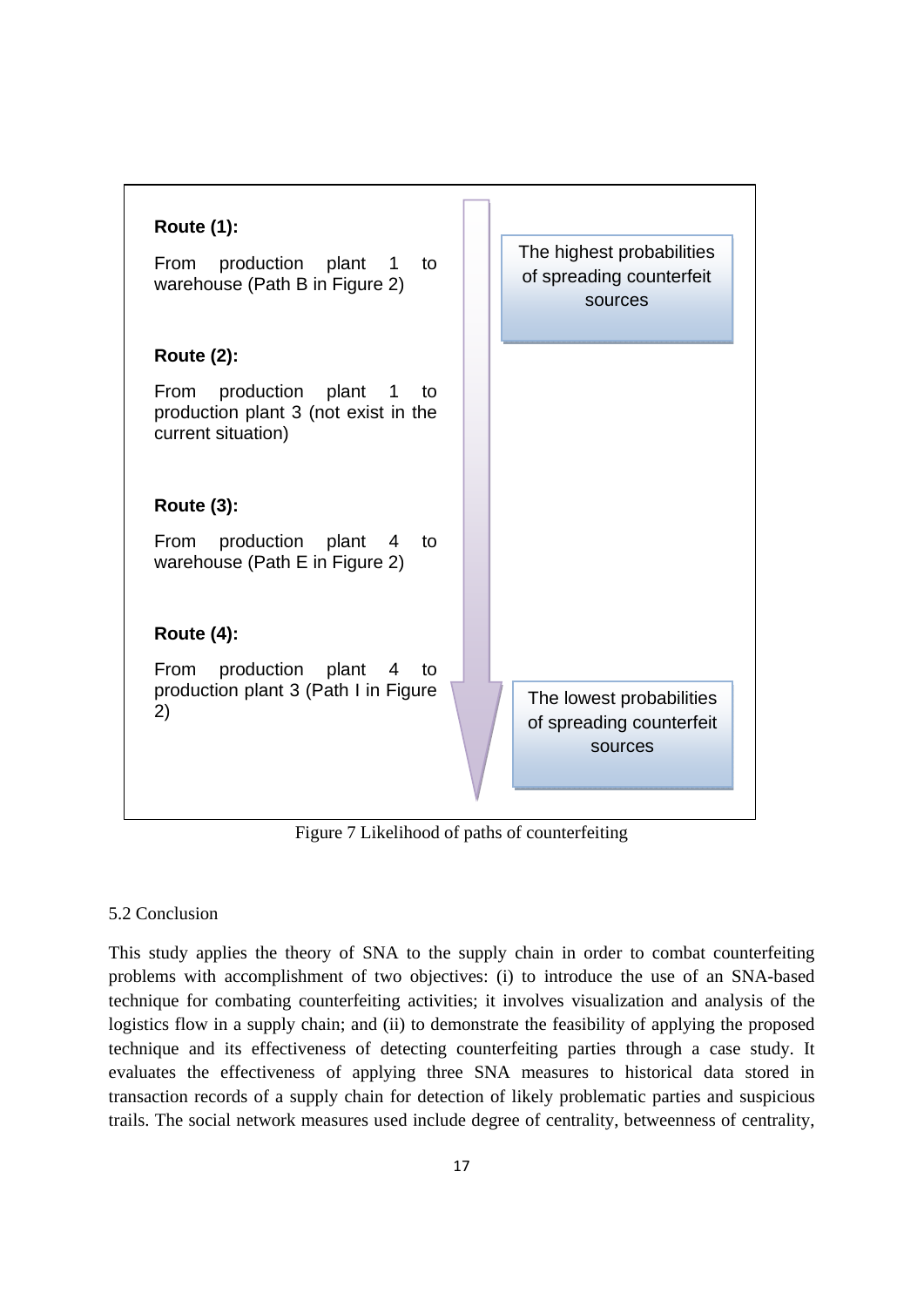and closeness of centrality. Results of the case study reported in this paper indicate that SNA is a method that is both effective and efficient for combating sources and channels of counterfeit products.

Comparing with traditional anti-counterfeiting techniques (listed in Table 2), SNA can analyze the logistics flow of items and perform as an intelligent detector of the source of counterfeiting (such as highlighting plant 1 and 4 as the higher chance of spreading problematic sources in the case study). At present, the usual approach to combat counterfeiting is to use the techniques (e.g. overt, covert, machine-readable, etc.) to authenticate the end product. However, these solutions are not preventive measures against counterfeiting. In contrast, by transforming the data matrix into network structure, SNA can simply identify suspicious supply chain parties that are likely to be the counterfeit distributor and notify the user if there is anomaly once a possible counterfeiting source is being detected (like plant 1 as it out-closeness of centrality are higher than the mean value in the case study). With the coefficient measurement of SNA, the attributes of the supply chain parties are visualized and presented in graphical and quantitative manner, which can further facilitate the analysis and examination of the supply chain parties' roles systemically. For example, the degree of emission and reception of the node can be used to determine whether the entity is the distributor or customer of the counterfeit items.

Although encouraging results have been achieved, there are a number of aspects that need further investigations. First, more data samples have to be collected to further ascertain the effectiveness of the proposed system in combating counterfeiting. It would be interesting if statistical estimates including more risk factors could be incorporated into the network predictions. On the other hand, the outputs from SNA could be augmented with rules to explain the rationale used to reach a prediction. In this aspect, future work on combining rule extraction techniques can be examined.

### Acknowledgement

The authors gratefully thank the Department of Industrial and Systems Engineering, The Hong Kong Polytechnic University for its support of this research work.

### References

Hung, C.L. (2003). The business of product counterfeiting in China and the post-WTO membership environment. *Asia Pacific Business Review*, 10(1), 58-77.

Henderson, L. (2001). Factors which allow the white collar crime problem to continue unabated. Available at: http://www.crimes-of-persuasion.com/laws/problems.htm (accessed at November 13 2011).

Bastia, S. (2002). Next generation technologies to combat counterfeiting of electronic components. *IEEE Transactions on Components and Packaging Technologies*, 25 (1), 175-176.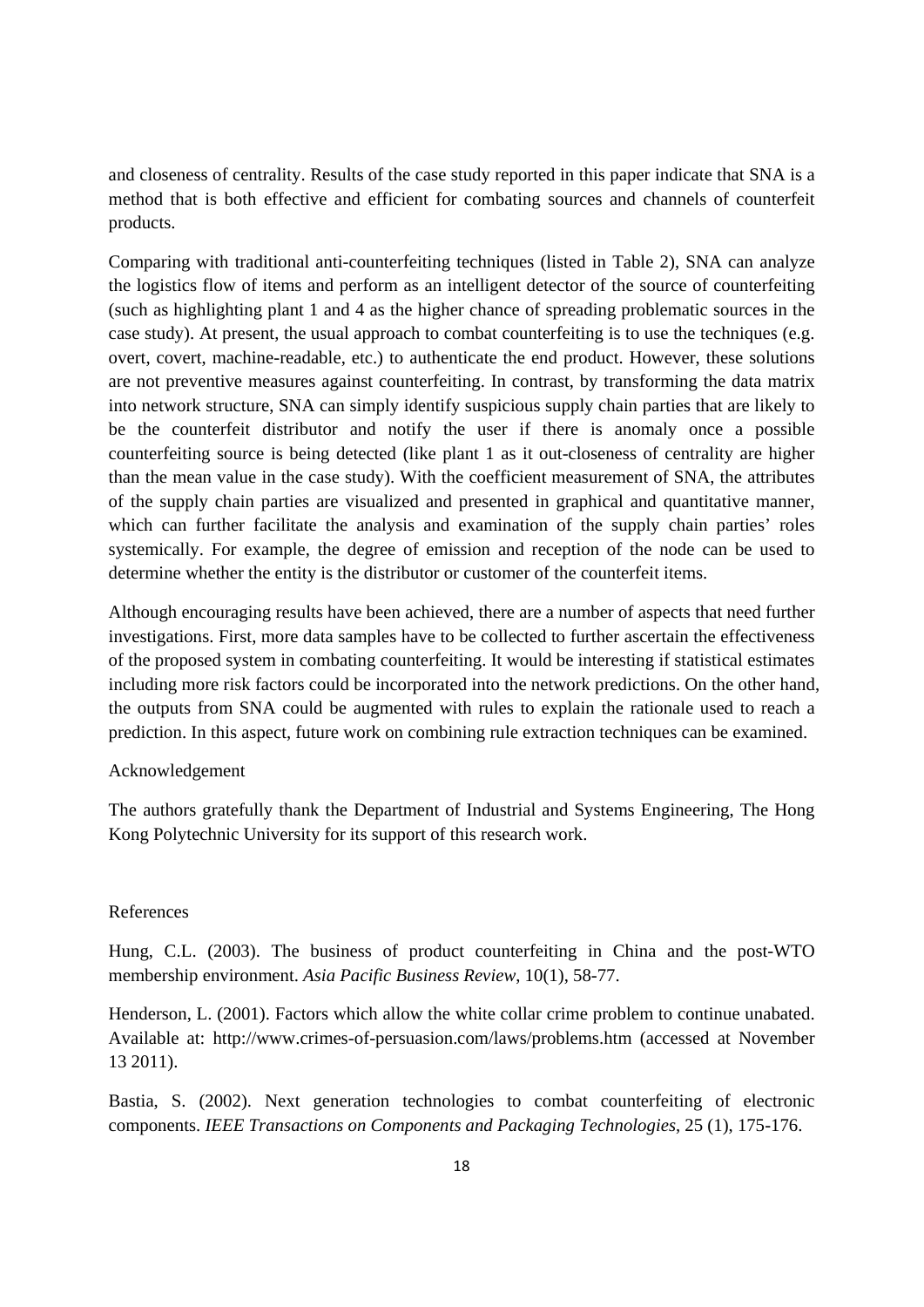Morrison, W.M. (2012). China-U.S. Trade Issues. *Congressional Research Service*, Washington, DC.

Havocscope. (2010). Havocscope global counterfeit goods value. Available at: http://www.havocscope.com/counterfeit-goods-ranking (accessed at 4 March 2012).

Hopkins, D.M., Kontnik, L.T. & Turnage, M.T. (2003). Counterfeiting exposed: protecting your brand and customers. Hoboken: John Wiley & Sons.

Ting, S.L., Kwok, S.K., Tsang, A.H.C. & Lee, W.B. (2011). Critical elements and lessons learnt from the implementation of an RFID-enabled healthcare management system in a medical organization. *Journal of Medical Systems*, 35(4), 657-669.

Kwok, S.K., Ting, S.L., Tsang, A.H.C. & Cheung, C.F. (2010). A counterfeit network analyzer based on RFID and EPC. *Industrial Management & Data Systems*, 110(7), 1018-1037.

Lehtonen, M., Staake, T. & Michahelles, F. (2008). From identification to authentication – a review of RFID product authentication techniques. *In: Networked RFID Systems and Lightweight Cryptography (Book Chapter)*, pp. 169-187.

Wong, K.H.M, Hui, P.C.L. & Chan, A.C.K. (2006). Cryptography and authentication on RFID passive tags for apparel products. *Computers in Industry*, 57(4), 342-349.

Spink, J. (2011). Overview of the selection of strategic authentication and tracing programmes. *In: Counterfeit Medicines Volume I: Policy, Economics and Countermeasures (Book Chapter)*, pp. 111-128.

Knoke, D. & Yang, S. (2008). Social network analysis. Sage: Newberry Park, CA.

Borgatti, S.P. & Li, X. (2009). On social network analysis in a supply chain context. *Journal of Supply Chain Management*, 45(2), 5-22.

Cockcroft, S. (2010). The use of Social Network Analysis to explore relationships between the Medical Informatics and Information Systems literature. *AMCIS 2010 Proceedings*, 551.

Burton, W.C. (2007). Counterfeiting legal definition of counterfeiting. Available at: http://legaldictionary.thefreedictionary.com/counterfeiting (accessed July 25 2011).

Elif, A.E. (2010). The rise in the sales of counterfeit brands: the case of Turkish consumers. *African Journal of Business Management*, 4 (10), 2181-2186.

Matos, C.A., Ituassu, C.T. & Rossi, C.A. (2007). Consumer attitudes toward counterfeits: a review and extension. *Journal of Consumer Marketing*, 24(1), 36-47.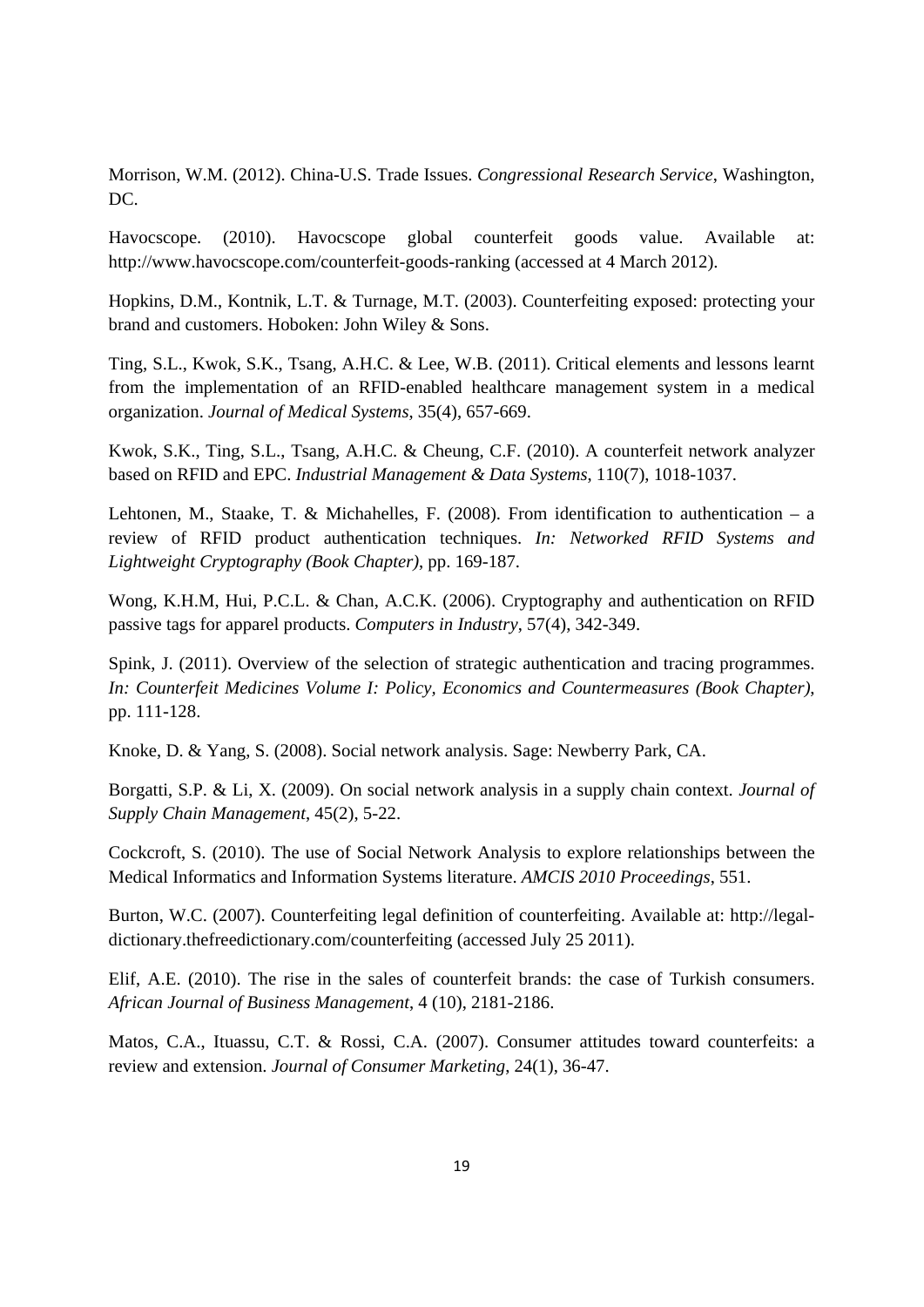DuPont, (2010). counterfeiting and fraud threaten consumers and businesses. Available at: http://www2.dupont.com/Authentication/en\_US/assets/downloads/Counterfeit\_Facts.pdf (accessed July 25 2012).

Gabara, I.I. & Krause, C. (2003). Global counterfeiting: Background Document. Available at: http://counterfeiting.unicri.it/docs/Global%20counterfeiting%20background.pdf (accessed July 25 2012).

The Canadian Chamber of Commerce and the Retail Council of Canada. (2007). The problems underlying Canada's failed IP enforcement system. *Report on Counterfeiting and Piracy in Canada: A Road Map for Change*, 25 - 41.

Pike, J. (2000). International Crime Threat Assessment. US Government Interagency Working Group, Available at: http://www.fas.org/irp/threat/pub45270chap2.html (accessed May 7 2012).

Henderson, L. (2001). Factors which allow the white collar crime problem to continue unabated. Available at: http://www.crimes-of-persuasion.com/laws/problems.htm (accessed November 13 2011).

Power, G. (2009). Anti-counterfeit technologies for the protection of medicines. International Medical Products Anti-Counterfeiting Taskforce, 1-13.

Ilie-Zudor, E., Kemény, Z., van Blommestein, F., Monostori, L. & van der Meulen, A. (2010). A survey of applications and requirements of unique identification systems and RFID techniques. *Computers in Industry*, 62(3), 227-252.

Kwok, S.K., Tsang, A.H.C., Ting, J.S.L., Lee, W.B. & Cheung, B.C.F. (2008). An intelligent RFID-based electronic anti-counterfeit system (InRECS) for the manufacturing industry. *In Proceedings of the 17th World Congress, The International Federation of Automatic Control*, Seoul, Korea, 6-11 July 2008, pp. 5482-5487.

Kerbache, L. & Smith, J. M. (2004). Queuing networks and the topological logistics of supply with systems. *International Journal of Production Economics*, 91(3), 251-272.

Christopher, M. (1992). Logistic and Supply Chain Management. Pitman: London.

Benta, M.I. (2005). Studying communication networks with Agna 2.1. *Cognition Brain Behavior*, 9(3), 567-574.

Kilduff, M., & Tsai, W. (2003). Social networks and organizations. Thousand Oaks, CA: Sage.

Liu, B. (2011). Web Data Mining. Springer.

Freeman, L.C. (1977). A set of measures of centrality based on betweenness. *Sociometry,* 40, 35- 41.